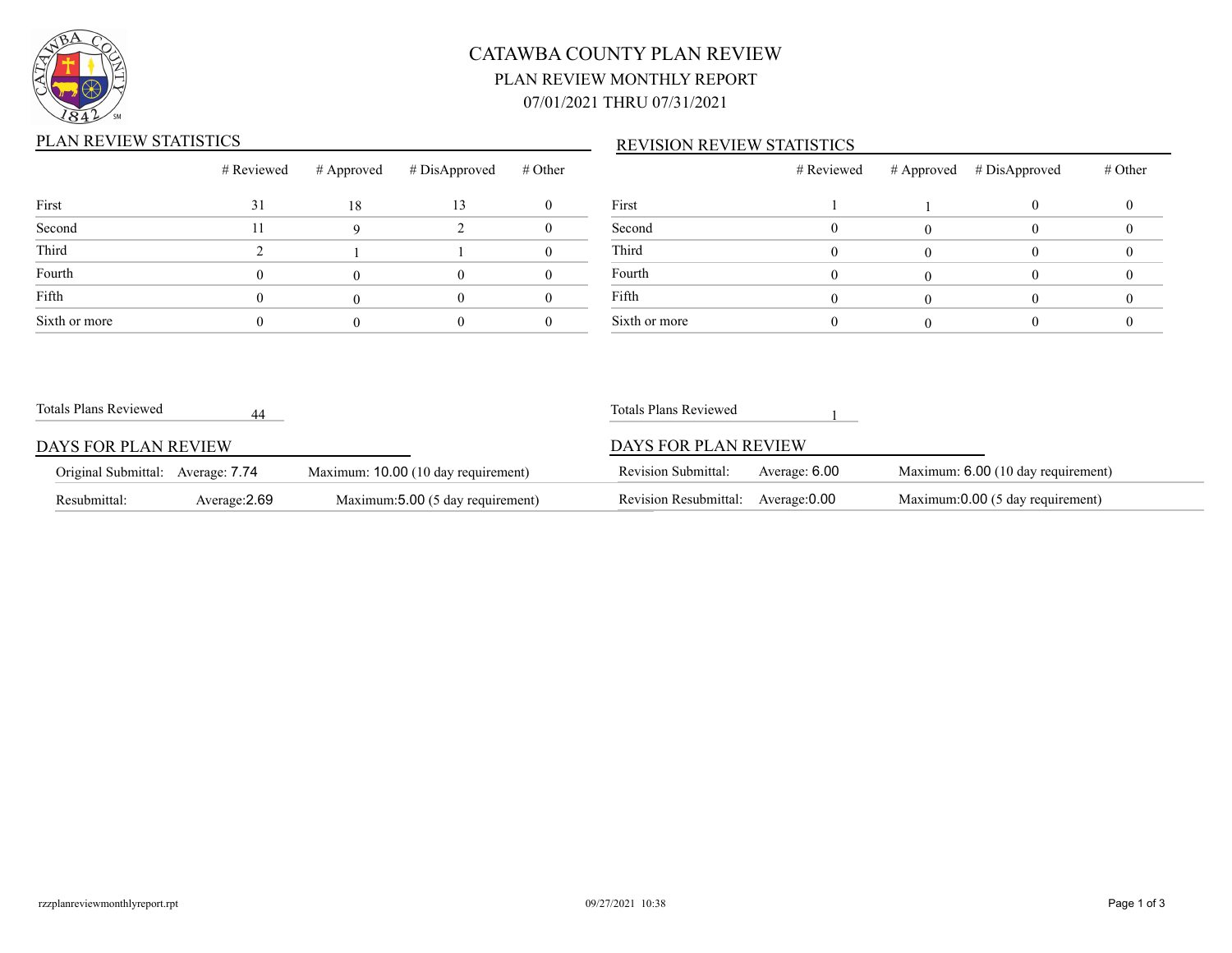

# CATAWBA COUNTY PLAN REVIEW PLAN REVIEW MONTHLY REPORT 07/01/2021 THRU 07/31/2021

#### TOWNHOME REVIEW STATISTICS

|               |  | $#$ Reviewed $#$ Approved $#$ DisApproved | $#$ Other |
|---------------|--|-------------------------------------------|-----------|
| First         |  |                                           |           |
| Second        |  |                                           |           |
| Third         |  |                                           |           |
| Fourth        |  |                                           |           |
| Fifth         |  |                                           |           |
| Sixth or more |  |                                           |           |

Totals Plans Reviewed

### DAYS FOR PLAN REVIEW

| Submittal:   | Average: 0.00 | Maximum: 0.00 (10 day requirement) |
|--------------|---------------|------------------------------------|
| Resubmittal: | Average: 0.00 | Maximum:0.00 (5 day requirement)   |

0

#### PLAN REVIEW RELATED INSPECTIONS

### PLAN REVIEW RELATED INSPECTIONS BY INSPECTOR

| ALE<br>SAFETY                       | 15 | <b>BLD</b> | ELE. | MECH | PLM | OTHER TOTAL | 15 |
|-------------------------------------|----|------------|------|------|-----|-------------|----|
| <b>Total Number of Inspections:</b> |    |            |      |      |     |             |    |

| <b>Total Number of Inspections:</b> |    |      |              |                                 |    |
|-------------------------------------|----|------|--------------|---------------------------------|----|
| Noah McNeilly                       |    |      | $\mathbf{u}$ |                                 |    |
| David Smith                         | 14 |      |              |                                 | 14 |
|                                     |    | RLD. |              | ELE MECH PLM OTHER TOTAL SAFETY |    |